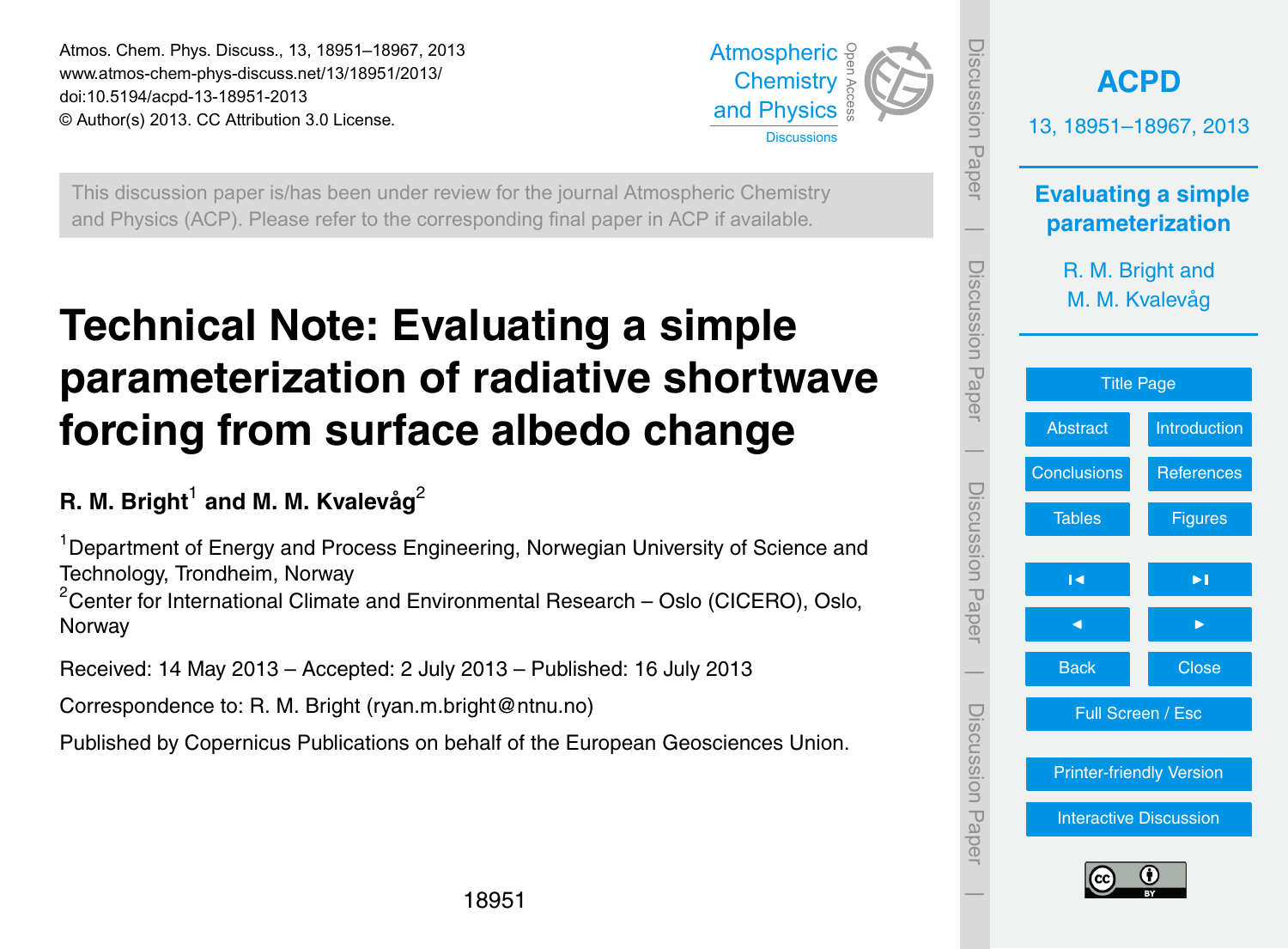# <span id="page-1-0"></span>**Abstract**

Land use activities affect Earth's energy balance not only via biogeochemical emissions but also through perturbations in surface albedo, the latter of which is often excluded in impact assessment studies. In this short technical note, we present and com-

- <sup>5</sup> pare a simple model for estimating shortwave radiative forcings at the top of Earth's atmosphere to a more sophisticated 8-stream radiative transfer model based on a discrete ordinate method. Outcomes from monthly albedo change simulations for ten globally distributed regions and a single year revealed that the simple model – based on a single exogenously supplied meteorological variable – performed quite well, having <sup>10</sup> a sample correlation coefficient of 0.93 and a normalized root mean square error of
- 7.2 %. Simple models like the one presented here can offer an attractive and efficient means for non-experts to begin including albedo change considerations in climate impact assessment studies enveloping land use activities.

# **1 Introduction**

- <sup>15</sup> Perturbations in the global energy balance due to changes in land surface albedo are important to consider when attributing climate impacts to policies and product systems originating in the Agriculture, Forestry, and Other Land Use (AFOLU) sectors. However, surface albedo change considerations are typically neglected due to perceived challenges associated with data requirement and radiative transfer model complexity.
- <sup>20</sup> This is evidenced by the lack of attention given by Working Group III in the previous (Nabuurs et al., 2007; Smith et al., 2007) and upcoming (Mahmood et al., 2013) IPCC Assessment Reports, where reviews of the literature span analyses restricted to application of emission metrics or to biogeochemical concerns following land cover changes in regions where surface albedo is known to be an important contributor to the global <sup>25</sup> energy balance.

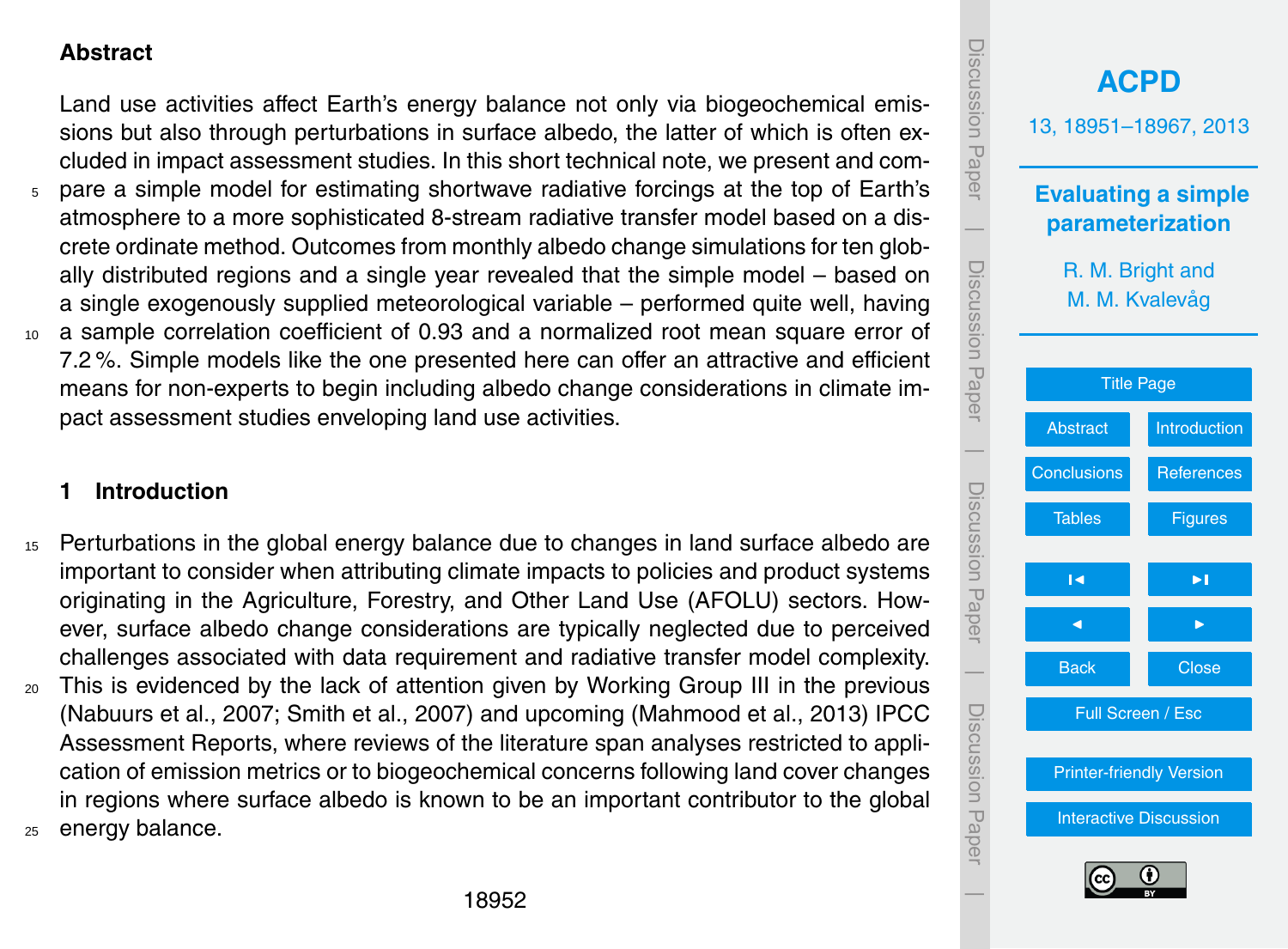In order to study surface albedo changes in global climate models it is necessary to estimate the attenuation of incoming solar radiation on its way to the surface through the atmosphere. Several numerical approximation techniques have been developed for handling the complexity of scattering and absorption of shortwave radiation. These ap-

- <sup>5</sup> proaches mostly concern approximations of spectral and spatial resolutions. For highest accuracy, a line-by-line code with radiative transfer calculations for single spectral lines is required, but this is also a comprehensive and time-consuming method. The most common method in global climate modeling is to solve the radiative transfer equation numerically when shortwave radiation is propagating in discrete directions
- <sup>10</sup> (decided by a specified number of streams), called the discrete ordinate method (DOM) (Chandrasekhar, 1960) and the electromagnetic spectrum is divided into spectral broad bands. The two-stream- and delta-Eddington (Joseph et al., 1976) approximations are examples of simplified versions of this method, and particularly, the DIScrete Ordinates Radiative Transfer program (DISORT) (Stamnes et al., 1988) has been developed to <sup>15</sup> provide a numerical solution of DOM.

While many radiative transfer models and codes are freely available, they require significant expertise and rely on a suite of exogenously prescribed surface, cloud, meteorological, and atmospheric characteristics obtained from other sources (Oreopoulos et al., 2012). Here, we present a simple model for estimating top-of-atmosphere (TOA) <sup>20</sup> shortwave radiative forcings from a surface albedo change and benchmark results from several albedo change simulations to those generated by a more advanced 8-stream radiative transfer model based on DISORT.

### **2 Model description**

In recent years, NASA's Surface Meteorological and Solar Energy (SSE) project <sup>25</sup> (NASA, 2013a) and Prediction of Worldwide Energy Resource (POWER) projects (NASA, 2013b) have been providing internet-based access to parameters specifically tailored to assist studies of agroclimatology, sustainable urban development, and re-

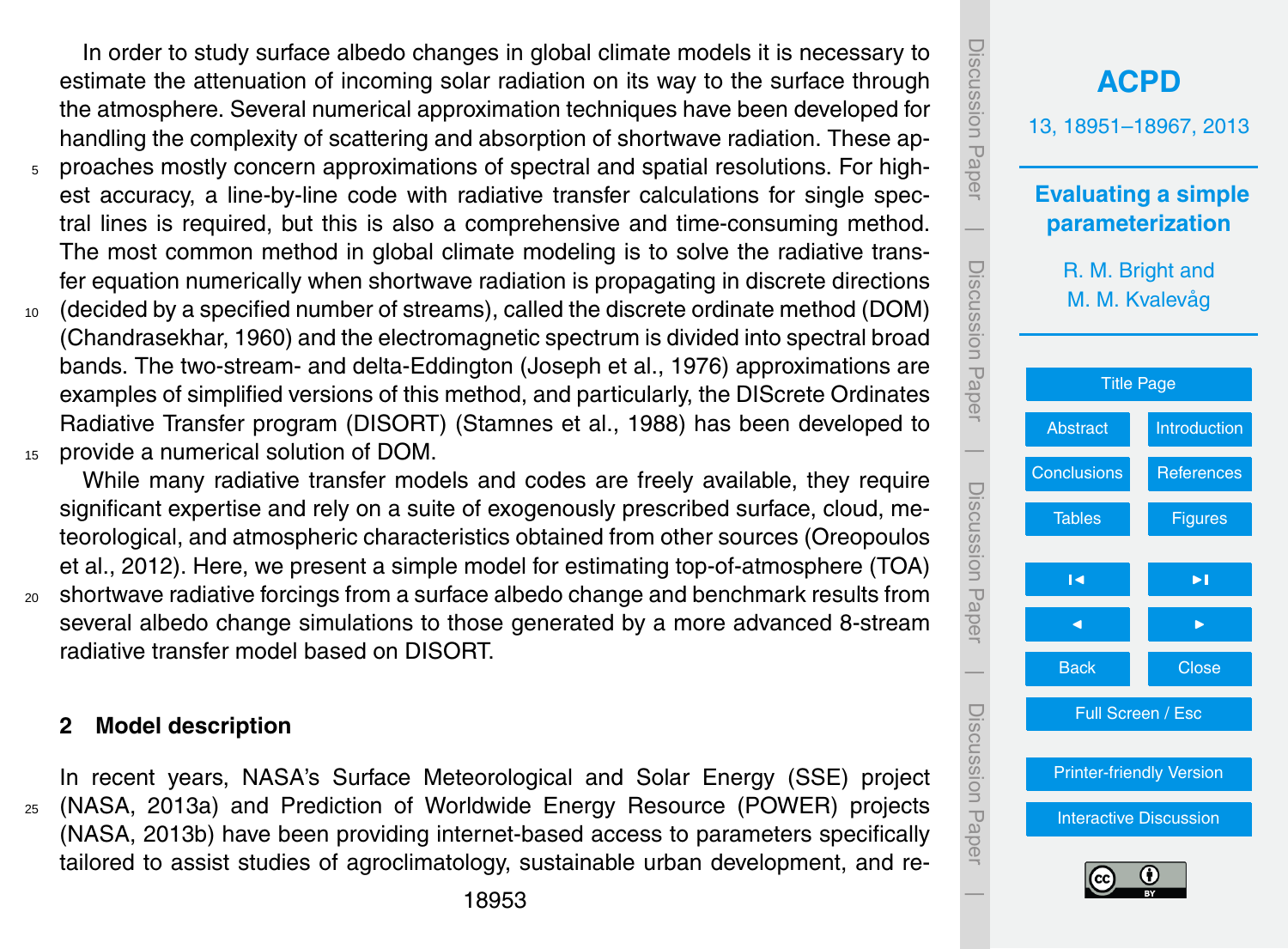newable energy deployment. The main goal of the SSE and POWER projects has been to make NASA's satellite data more readily accessible to the general academic community where such data has been demonstrated to enhance the output of existing decision support systems. The parameters currently available through the SSE

<sup>5</sup> and POWER web-based data archive are based primarily on solar radiation derived from satellite observations and meteorological data from the Goddard Earth Observing System assimilation model (Global Modeling and Assimilation Office, 2013). Gridded radiation budget variables are accessible at a 1° by 1° spatial resolution dating back to 1983 and have been tested/validated against research quality observations from the <sup>10</sup> Baseline Surface Radiation Network (BSRN) (Ohmura et al., 1998).

These data provision and validation efforts lend support to the exploration and development of simpler models built to rely on such data for addressing questions surrounding land cover albedo changes and their subsequent shortwave energy balance perturbations. Several recent studies employ simple models to estimate albedo change

- 15 forcings at the top-of-the-atmosphere (TOA) where multiple scattering and absorption of incoming solar radiation throughout a 1-layer atmosphere are accounted for either through the use of an atmospheric transmittance factor or by directly adopting estimates of the incoming solar radiation flux at surface level (Cherubini et al., 2012; Meyer et al., 2012; Kirschbaum et al., 2013, 2011; Bright et al., 2012; VanCuren, 2012). Us-<sup>20</sup> ing Cherubini et al. (2012) as an example, local radiative forcings at TOA are computed
- with a simple model that relies on a single clearness index parameter,  $\mathcal{K}_{\mathcal{T}}(t)$ , obtained from NASA SSE:

$$
\mathsf{RF}_{\mathsf{TOA}}^{\mathsf{Simple}}(t,i) = -R_{\mathsf{TOA}}(t,i)K_{\mathcal{T}}(t,i)\Delta\alpha_{\mathsf{s}}(t,i)T_{\mathsf{a}}
$$

where  $-R_{\text{TOA}}(t, i)$  is the local incoming extraterrestrial solar flux at TOA in time step *t*  $_{\rm z5}$  and region *i* which is a function of latitude,  $\mathcal{K}_{\mathcal{T}}(t,i)$  is the fraction of local − $R_{\rm TOA}$  that reaches the surface in time step *t* ("all-sky clearness index") and region *i* which may be considered the downwelling transmittance coefficient for the single atmospheric layer, ∆*α*<sup>s</sup> (*t*,*i*) is the local change in surface albedo in time step *t* and region *i*, and *T*<sup>a</sup> is

Discussion Paper**[ACPD](http://www.atmos-chem-phys-discuss.net)** 13, 18951–18967, 2013 **Evaluating a simple** |**parameterization** Discussion PaperR. M. Bright and M. M. Kvalevag˚ [Title Page](#page-0-0) [Abstract](#page-1-0) [Introduction](#page-1-0) | Discussion Paper[Conclusions](#page-7-0) [References](#page-7-0) [Tables](#page-12-0) [Figures](#page-15-0) J I J I |Back Close Discussion PaperFull Screen / Esc [Printer-friendly Version](http://www.atmos-chem-phys-discuss.net/13/18951/2013/acpd-13-18951-2013-print.pdf) [Interactive Discussion](http://www.atmos-chem-phys-discuss.net/13/18951/2013/acpd-13-18951-2013-discussion.html)

 $\overline{\phantom{a}}$ 

DISCUSSION<br>Hape

Discussion Papei

Discussion Pape

(1)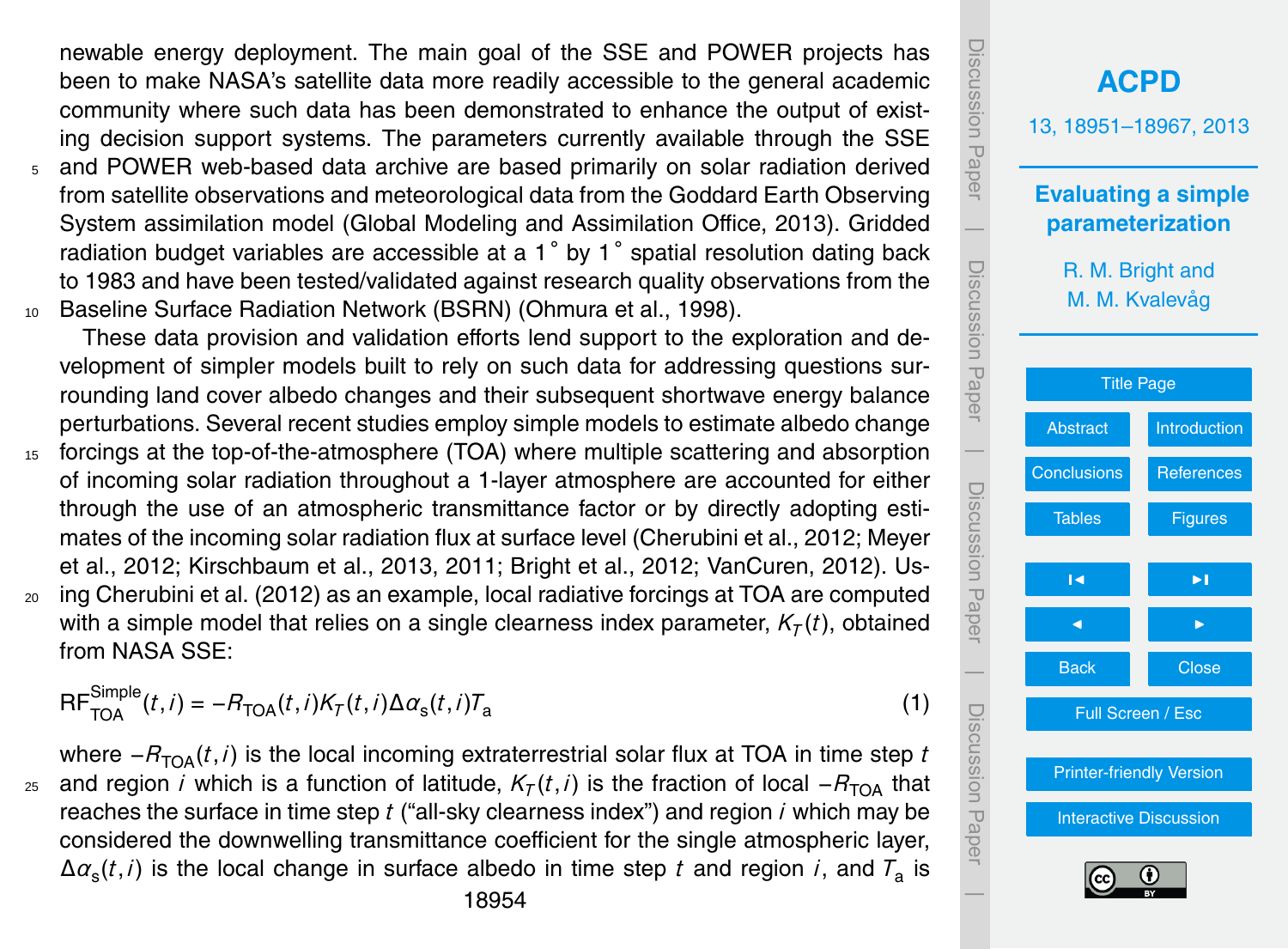a constant denoting the globally averaged annual fraction of upwelling shortwave radiation exiting a clear-sky, which is around 80–85 % (Lenton and Vaughan, 2009; Kiehl and Trenberth, 1997). A value of 0.854 (Lenton and Vaughan, 2009) for  $T_a$  was applied in Cherubini et al. (2012) and the forcing results using this simple parameterization <sup>5</sup> aligned well with those calculated using a more sophisticated radiative transfer model (Fu-Liou, 2005; Fu and Liou, 1993; Fu and Liou, 1992) that required detailed prescriptions of cloud and aerosol optical properties. Although  $- R_{T<sub>OA</sub>}(t)$  may be applied with  $K_{\mathcal{T}}(t)$  to compute the incident flux at surface,  $-R_{\rm s}(t,i)$ , this surface flux could also be taken directly from NASA SSE for similar spatial (1° × 1°) and temporal resolutions <sup>10</sup> (monthly, 1983–2005):

$$
RF_{\text{TOA}}^{\text{Simple}}(t,i) = -R_{\text{s}}(t,i)\Delta\alpha_{\text{s}}(t,i)T_{\text{a}}
$$

where −*R*<sup>s</sup> (*t*,*i*) is the incident surface flux in time step *t* for region *i*, ∆*α*<sup>s</sup> (*t*) the difference between the new surface albedo and the reference albedo at time step *t* and region *i*, and  $T_a$  is the upwelling transmittance constant (0.854).

- <sup>15</sup> Recognizing that such simple parameterizations can appear to provide reasonable forcing estimates, we subject Eq. (2) to additional scrutiny here by performing idealized albedo-change simulations for 10 globally distributed regions and compare the results to those of a more sophisticated eight-stream radiative transfer model (Myhre et al., 2007, 2002) based on DISORT (Stamnes et al., 1988) which has been applied in sev-<sup>20</sup> eral recent modeling studies (Myhre et al., 2005; Eide et al., 2013; Skeie et al., 2011;
- Samset and Myhre, 2011). To our knowledge, outcomes from such simple models have not been compared quantitatively to those generated via application of more advanced models.

The chosen case regions experience a broad range of incoming solar radiation and <sup>25</sup> background atmospheric conditions influenced by aerosol and cloud optical properties, shown in Table 1. Urban and tropical deforestation areas with historically high concentrations of anthropogenic aerosols from both biomass burning and fossil fuel combustion are selected for the simulations as well as urban areas with low cloud cover and

**[ACPD](http://www.atmos-chem-phys-discuss.net)** 13, 18951–18967, 2013 **Evaluating a simple parameterization** R. M. Bright and M. M. Kvalevag˚ [Title Page](#page-0-0) [Abstract](#page-1-0) [Introduction](#page-1-0) [Conclusions](#page-7-0) [References](#page-7-0) [Tables](#page-12-0) [Figures](#page-15-0) J I J I Back Close Full Screen / Esc [Printer-friendly Version](http://www.atmos-chem-phys-discuss.net/13/18951/2013/acpd-13-18951-2013-print.pdf) [Interactive Discussion](http://www.atmos-chem-phys-discuss.net/13/18951/2013/acpd-13-18951-2013-discussion.html) Discussion Paper | Discussion Paper | Discussion Paper | Discussion Paper|

(2)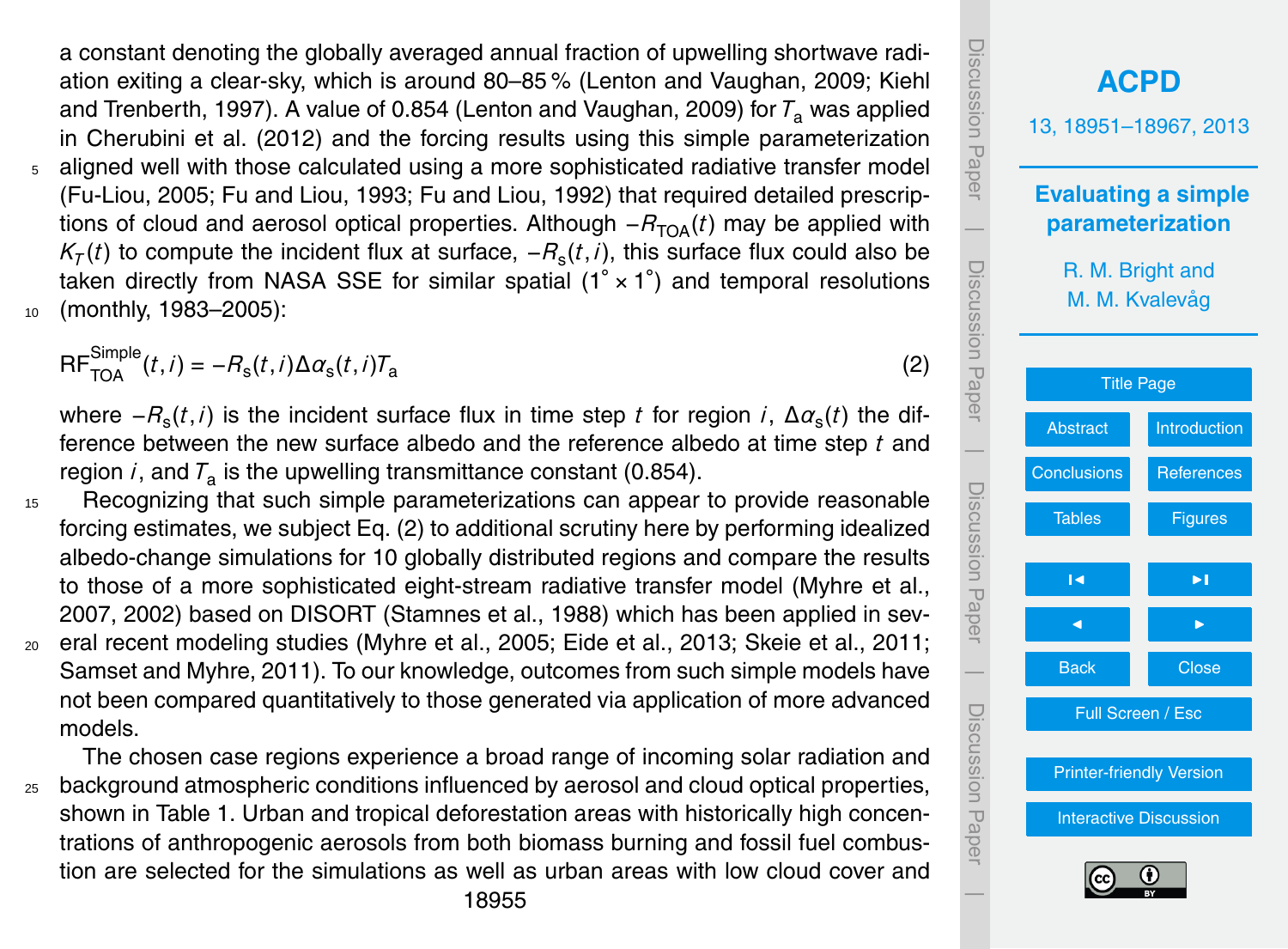non-urban areas with low anthropogenic aerosol concentration. Additional details are found in Table 1.

For the 8-stream DISORT model, TOA shortwave forcings are calculated in 3 h time steps and averaged into daily and monthly means. Forcing simulations are run us-

- <sup>5</sup> ing prescribed 2004 meteorological data from the European Centre for Medium-range Weather Forecasts (ECMWF) with aerosol data based on simulations from a chemical transport model (Oslo-CTM2) involved in a global aerosol model intercomparison study (Myhre et al., 2013). Aerosols included are sulphate, black carbon, and organic carbon from fossil fuel and biomass burning. For each case region, the 2004 MODIS black-sky <sup>10</sup> albedo (MCD43) for the representative pixel is decreased by 0.1 in the idealized forcing
- simulation.

For the "simple" model presented as Eq.  $(2)$  – henceforth referred to as Simple  $-$  monthly mean  $R_{\rm s}$  is taken directly from NASA SSE for the same year and region (NASA, 2013a).

# <sup>15</sup> **3 Results and discussion**

Figure 1a shows the variation in the 2004 all-sky monthly mean surface radiation flux *R*<sup>s</sup> between the two models, with a majority of the fluxes falling within  $\pm$ 25 % agreement of each other. There is good agreement between models ( $R^2$  = 0.94) although the Simple model – adopting  $R_s$  directly from NASA SSE – has slightly higher  $R_s$  fluxes relative to 20 the DISORT model.

A site-by-site comparison of monthly  $R_s$  presented in Table 2 reveals that these fluxes are generally higher overall for the Simple relative to the DISORT model, with increasing deviation linked to months with lower incoming extraterrestrial solar radiation – such as in winter (summer) for northern (southern) latitudes.

<sup>25</sup> When monthly *R*<sup>s</sup> fluxes are directly compared with ground observations for two of our case regions – "Midwest USA" and "Saskatchewan, Canada" – we find evidence that DISORT may actually be underestimating  $R_{\rm s}$  in winter months, and that, overall,

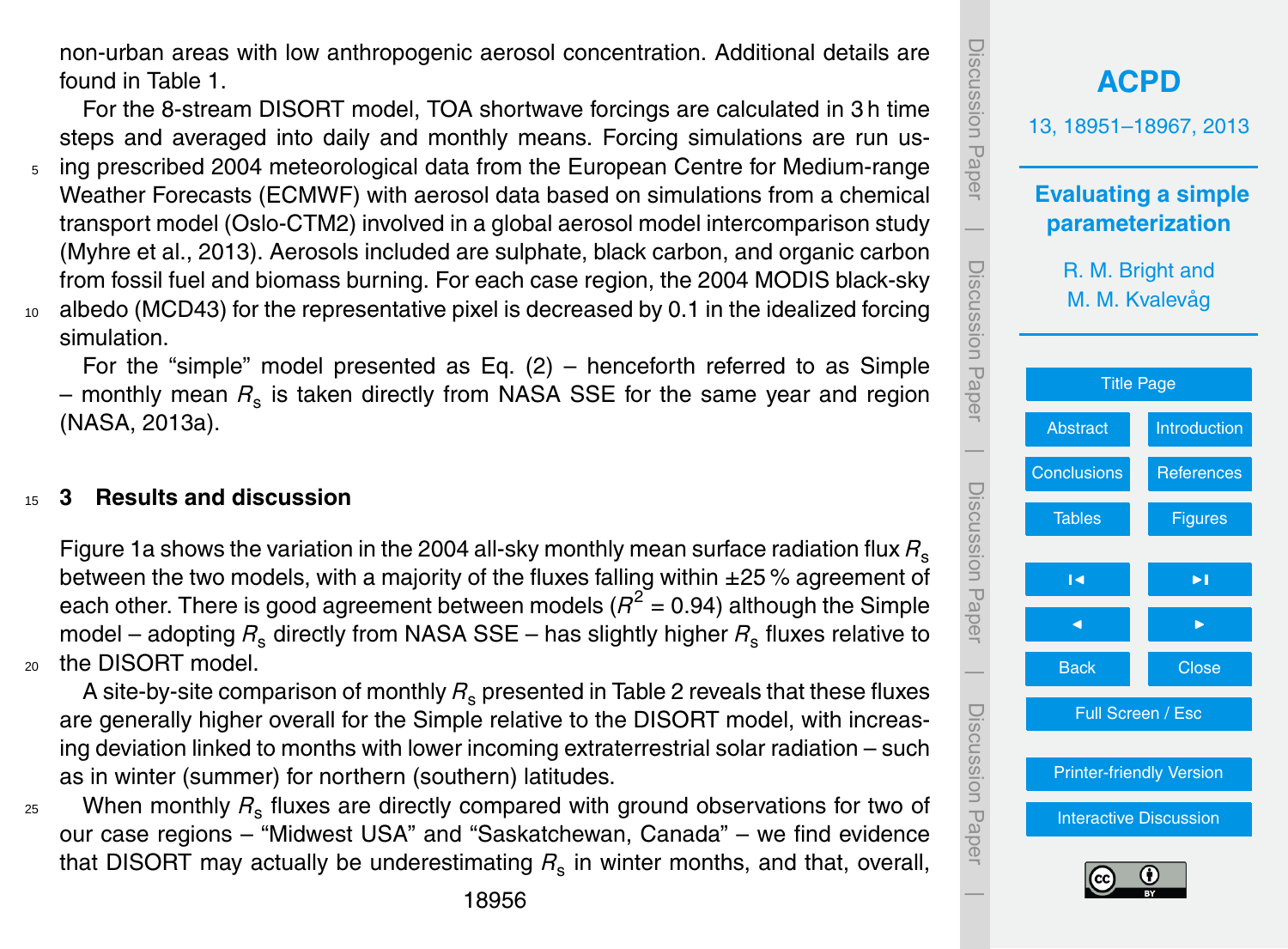the Simple model generates estimates closer to the ground based observation (blue) more frequently than DISORT (red) for these two regions, presented in Fig. 2.

Because modeled *R*<sup>s</sup> seems to correlate well overall with ground observation, results of the Simple model are henceforth compared and discussed only in relation to the <sup>5</sup> results of DISORT.

In terms of monthly shortwave radiative forcing at TOA from the −0.1 surface albedo change, the Simple model (Fig. 1b) agrees well  $(\pm 25\%, R^2 = 0.88)$  with DISORT (Fig. 1b), indicating that use of the constant term  $T_a$  in the Simple model appears to produce reasonable estimates. Nevertheless, ordinary least squares regression is <sup>10</sup> performed using monthly TOA output from the DISORT model as the response variable for assessing the suitability of the  $\mathcal{T}_\mathsf{a}$ constant used in the Simple model:

 $\mathsf{RF}_{\mathsf{TOA},i}^{\mathsf{DISORT}} = k_0 + k_1(-R_{\mathcal{S},i}\Delta\alpha_{\mathsf{s}}) + \varepsilon_i$ 

where the slope estimator  $k_1$  is analogous to the  $\mathcal{T}_a$  term of Eq. (2),  $k_0$  the intercept estimator, and *ε<sup>i</sup>* denoting the *i*th residual, or error. Minimizing the sum of squared <sup>15</sup> residuals results in an estimator of 0.857 for  $k_1$ , with the sum of squared error (SSE) and coefficient of determination ( $R^2$ ) equal to the original model. In other words, use of the global mean upwelling transmittance factor 0.854 in the Simple model appears robust and its replacement with 0.857 not justified.

A site-by-site inspection of RF outcomes of the Simple model relative to DISORT <sup>20</sup> (Table 3) reveals that higher RF estimates are mostly restricted to those regions and months with high aerosol concentrations from biomass combustion or low extraterrestrial incoming solar radiation. Regions and months where the Simple model tends to generate lower forcings relative to the DISORT model are those in which clear- and all-sky solar radiation fluxes at surface are similar (i.e., from low cloud cover), such

<sup>25</sup> "Phoenix, AZ, USA," which experiences an arid climate. For this region, the Simple model underestimates forcings despite the relative overestimation of the incoming solar flux at surface level (Table 2), implying that the value of the constant term  $T_a$  – which



(3)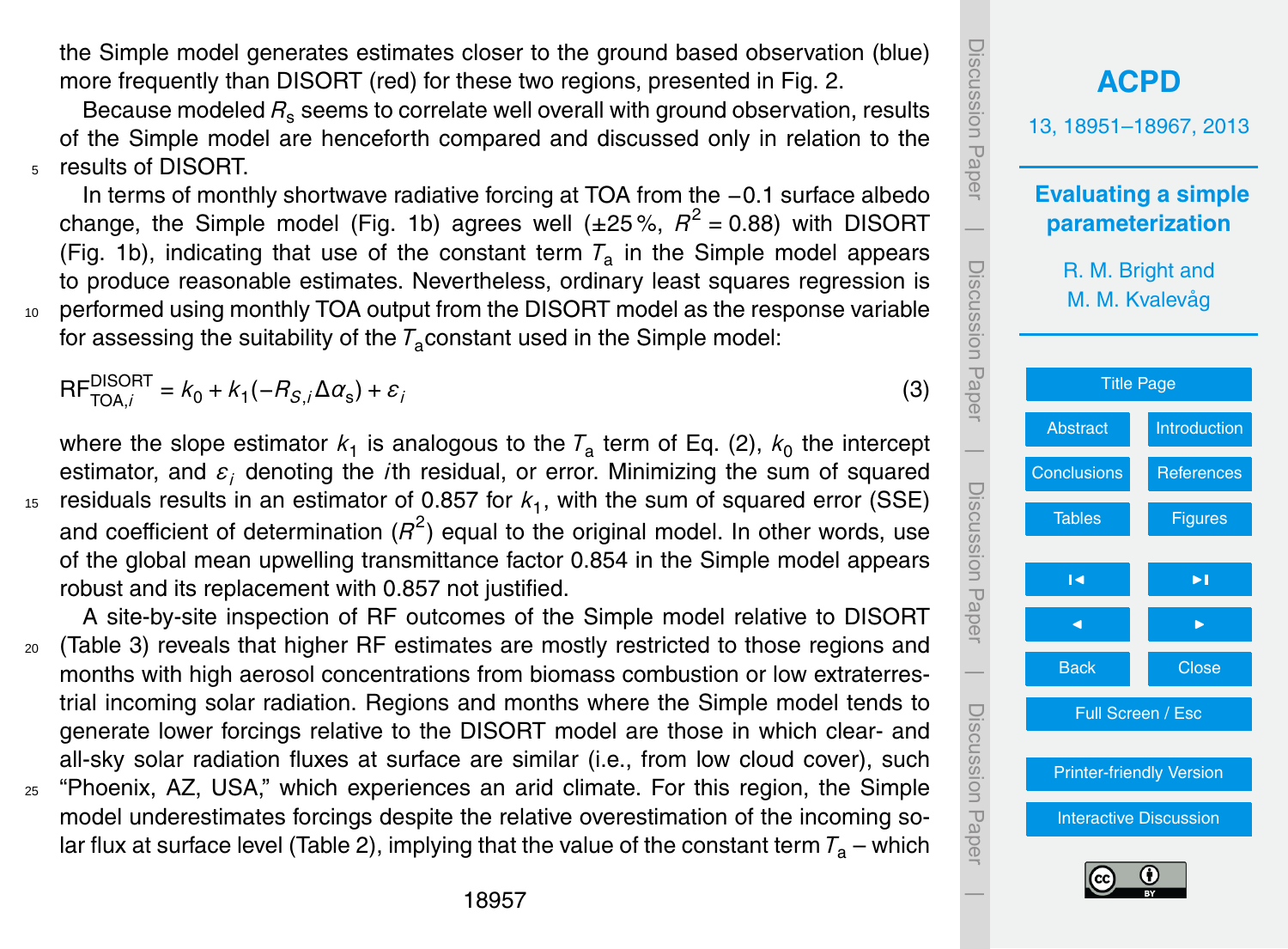Discussion PaperDiscussion Pape **[ACPD](http://www.atmos-chem-phys-discuss.net)** 13, 18951–18967, 2013 **Evaluating a simple**  $\overline{\phantom{a}}$ **parameterization** Discussion PaperDiscussion Paper R. M. Bright and M. M. Kvalevåg [Title Page](#page-0-0) [Abstract](#page-1-0) [Introduction](#page-1-0)  $\overline{\phantom{a}}$ Conclusions References Discussion PaperDiscussion Paper [Tables](#page-12-0) **[Figures](#page-15-0)** J I J I  $\overline{\phantom{a}}$ Back **N** Close Discussion PaperDiscussion Paper Full Screen / Esc [Printer-friendly Version](http://www.atmos-chem-phys-discuss.net/13/18951/2013/acpd-13-18951-2013-print.pdf) [Interactive Discussion](http://www.atmos-chem-phys-discuss.net/13/18951/2013/acpd-13-18951-2013-discussion.html)



 $\overline{\phantom{a}}$ 

<span id="page-7-0"></span>is based on the global annual mean – might be too low for this and perhaps other arid regions.

# **4 Conclusions**

Overall, 96 out of the 120 monthly forcings estimates derived using the Simple model fell within  $\pm 25\%$  of the estimates calculated using the more advanced DISORT radiative transfer scheme. On average, compared to DISORT the Simple model tended to overestimate forcings by +3.7 % and had a normalized RMSE of 7.2 %, although a comparison of the modeled  $R_s$  flux with ground-based  $R_s$  observation for two of our study regions suggest that DISORT may be underestimating this flux and thus poten-<sup>10</sup> tially radiative forcings.

For applications where this relative model deviation may be considered acceptable in estimates of shortwave radiative forcings at TOA, we find it difficult to conclude that the additional time and expertise required to run more sophisticated transfer codes like DISORT are justified when simpler alternatives based on high quality, easily accessible <sup>15</sup> meteorological data are available. Simple models like the one presented here can offer an attractive and efficient means for non-experts to begin including albedo change considerations in climate impact assessment studies enveloping land use activities.

# **References**

Barr, A. and Black, A.: Saskatchewan BERMS Old Aspen Site Gap-filled Meterological Dataset,

- <sup>20</sup> available at: [http://fluxnet.ornl.gov,](http://fluxnet.ornl.gov) from Oak Ridge National Laboratory Distributed Active Archive Center (ORNL DAAC), Oak Ridge, Tennessee, USA (last access: 2 July 2013), 2013.
- Bright, R. M., Cherubini, F., and Strømman, A. H.: Climate impacts of bioenergy: inclusion of temporary carbon cycle and albedo change in life cycle impact assessment, Environ. Impact <sup>25</sup> Assess. Rev., 37, 2–11, 2012.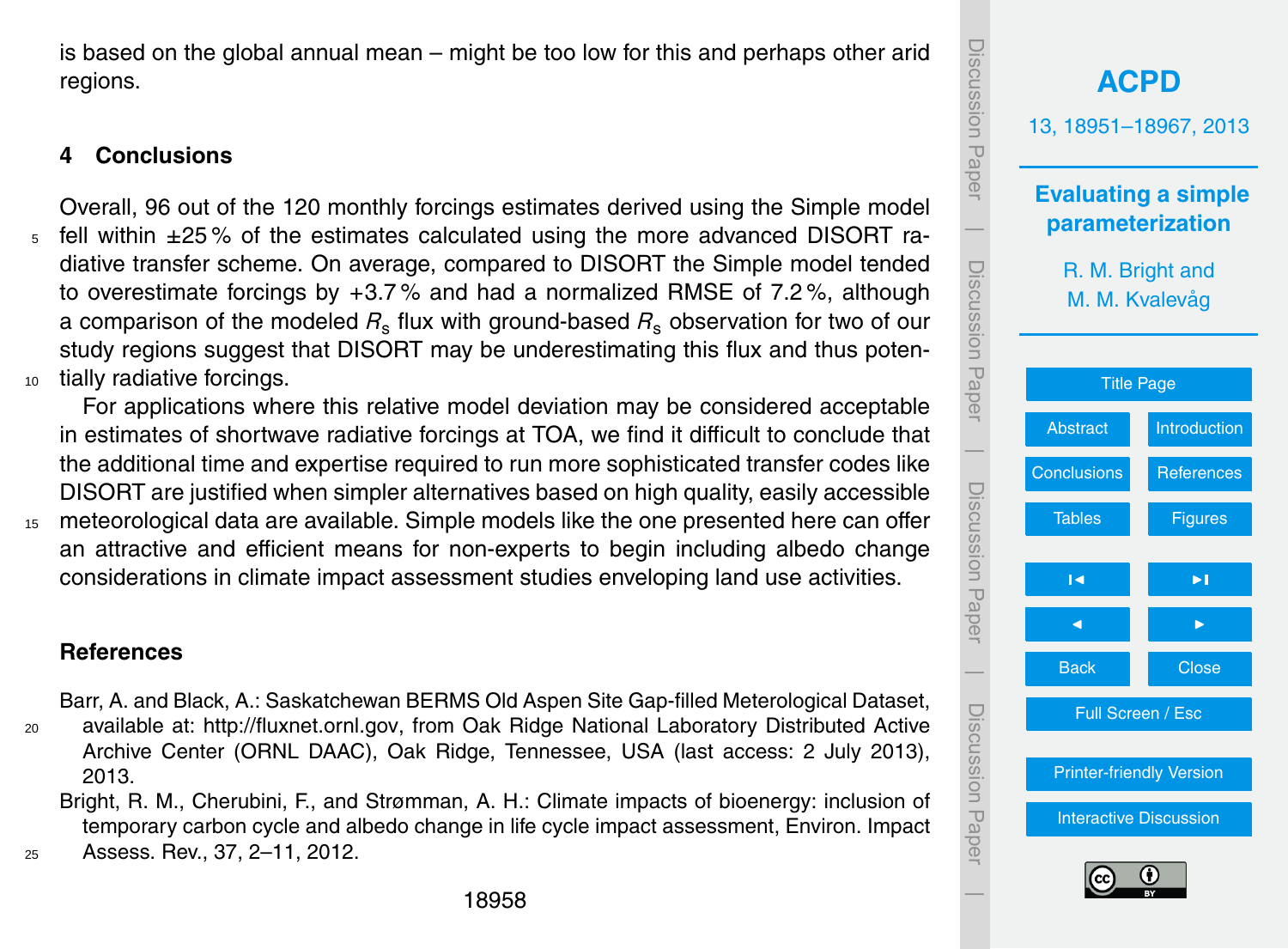Chandrasekhar, S.: Radiative Transfer, Dover Publications, New York, 1960.

- Cherubini, F., Bright, R. M., and Strømman, A. H.: Site-specific global warming potentials of biogenic CO<sub>2</sub> for bioenergy: contributions from carbon fluxes and albedo dynamics, Environ. Res. Lett., 7, 045902, 11 pp., 2012.
- <sup>5</sup> Eide, M. S., Dalsøren, S. B., Endresen, Ø., Samset, B., Myhre, G., Fuglestvedt, J. S., and Berntsen, T.: Reducing CO2 from shipping - do non-CO2 effects matter?, Atmos. Chem. Phys., 13, 4183–4201, 2013,

[http://www.atmos-chem-phys.net/13/4183/2013/.](http://www.atmos-chem-phys.net/13/4183/2013/)

[F](http://snowdog.larc.nasa.gov/cgi-bin/rose/flp200503/sun/flsun.cgi)u-Liou: Fu-Liou online 200507 (Diurnal Simulation), available at: [http://snowdog.larc.nasa.](http://snowdog.larc.nasa.gov/cgi-bin/rose/flp200503/sun/flsun.cgi) <sup>10</sup> [gov/cgi-bin/rose/flp200503/sun/flsun.cgi,](http://snowdog.larc.nasa.gov/cgi-bin/rose/flp200503/sun/flsun.cgi) last access: 3 February 2011, 2005.

Fu, Q. and Liou, K. N.: On the correlated *k*-Distribution method for radiative transfer in nonhomogeneous atmospheres, J. Atmos. Sci., 49, 2139–2156, doi[:10.1175/1520-](http://dx.doi.org/10.1175/1520-0469(1992)049%3C2139:otcdmf%3E2.0.co;2) [0469\(1992\)049](http://dx.doi.org/10.1175/1520-0469(1992)049%3C2139:otcdmf%3E2.0.co;2)*<*2139:otcdmf*>*2.0.co;2, 1992.

Fu, Q. and Liou, K. N.: Parameterization of the radiative properties of cirrus clouds, J. Atmos.

<sup>15</sup> Sci., 50, 2008–2025, 1993.

- [G](http://gmao.gsfc.nasa.gov/GEOS/)lobal Modeling and Assimilation Office: The GEOS-5 System, available at: [http://gmao.gsfc.](http://gmao.gsfc.nasa.gov/GEOS/) [nasa.gov/GEOS/](http://gmao.gsfc.nasa.gov/GEOS/) (last access: 18 April 2013), 2013.
- Joseph, J. H., Wiscombe, W. J., and Weinman, J. A.: The Delta-Eddington approximation for radiative flux transfer, J. Atmos. Sci., 33, 2452–2459, doi[:10.1175/1520-](http://dx.doi.org/10.1175/1520-0469(1976)033%3C2452:tdeafr%3E2.0.co;2) <sup>20</sup> [0469\(1976\)033](http://dx.doi.org/10.1175/1520-0469(1976)033%3C2452:tdeafr%3E2.0.co;2)*<*2452:tdeafr*>*2.0.co;2, 1976.
	- Kiehl, J. T. and Trenberth, K. E.: Earth's annual global mean energy budget, B. Am. Meteorol. Soc., 78, 197–208, 1997.
- Kirschbaum, M. U. F., Saggar, S., Tate, K. R., Thakur, K. P., and Giltrap, D. L.: Quantifying the climate-change consequences of shifting land use between forest and agriculture, Sci. Total. <sup>25</sup> Environ., 13, doi[:10.1016/j.scitotenv.2013.01.026,](http://dx.doi.org/10.1016/j.scitotenv.2013.01.026) 2013.
	- Kirschbaum, M. U. F., Whitehead, D., Dean, S. M., Beets, P. N., Shepherd, J. D., and Ausseil, A.- G. E.: Implications of albedo changes following afforestation on the benefits of forests as carbon sinks, Biogeosciences, 8, 3687–3696, doi[:10.5194/bg-8-3687-2011,](http://dx.doi.org/10.5194/bg-8-3687-2011) 2011.
- Lenton, T. M. and Vaughan, N. E.: The radiative forcing potential of different climate geoengi-<sup>30</sup> neering options, Atmos. Chem. Phys., 9, 5539–5561, doi[:10.5194/acp-9-5539-2009,](http://dx.doi.org/10.5194/acp-9-5539-2009) 2009.
	- Mahmood, R., Pielke, R. A., Hubbard, K. G., Niyogi, D., Dirmeyer, P. A., McAlpine, C., Carleton, A. M., Hale, R., Gameda, S., Beltrán-Przekurat, A., Baker, B., McNider, R., Legates, D. R., Shepherd, M., Du, J., Blanken, P. D., Frauenfeld, O. W., Nair, U. S., and





 $\overline{\phantom{a}}$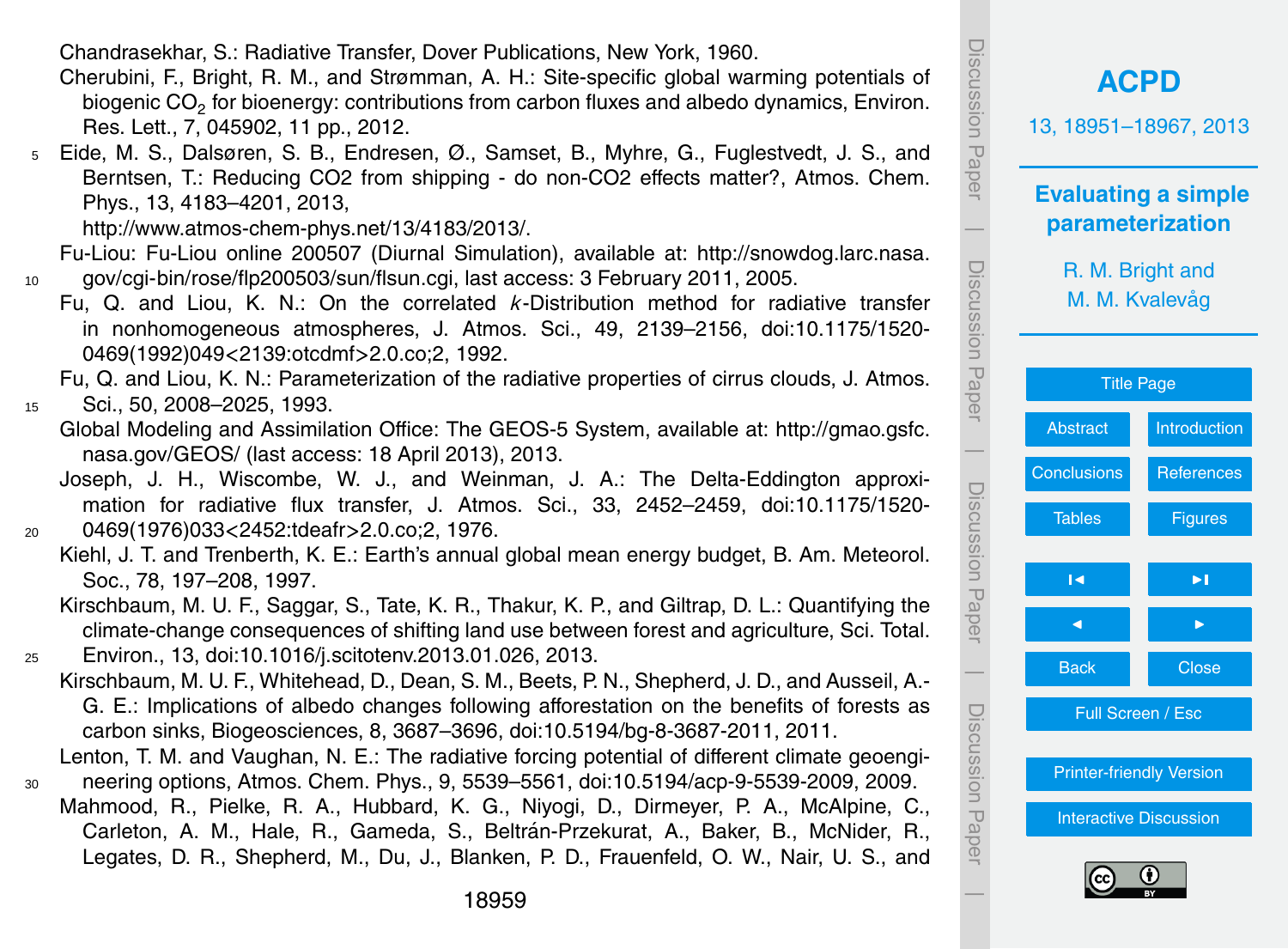Fall, S.: Land cover changes and their biogeophysical effects on climate, Int. J. Climatol., in press, doi[:10.1002/joc.3736,](http://dx.doi.org/10.1002/joc.3736) 2013.

- Meyer, S., Bright, R. M., Fischer, D., Schulz, H., and Glaser, B.: Albedo impact on the suitability of biochar systems to mitigate global warming, Environ. Sci. Technol., 46, 12726–12734, <sup>5</sup> doi[:10.1021/es302302g,](http://dx.doi.org/10.1021/es302302g) 2012.
	- Meyers, T.: Ameriflux Canaan Valley Site Meterological Dataset, Dataset, from Oak Ridge National Laboratory Distributed Active Archive Center (ORNL DAAC), Oak Ridge, Tennessee, USA, available at: <http://fluxnet.ornl.gov> (last access: 2 July 2013), 2013.
- Myhre, G., Jonson, J. E., Bartnicki, J., Stordal, F., and Shine, K. P.: Role of spatial and temporal <sup>10</sup> variations in the computation of radiative forcing due to sulphate aerosols: a regional study,
	- Q. J. Roy. Meteor. Soc., 128, 973–989, doi[:10.1256/0035900021643610,](http://dx.doi.org/10.1256/0035900021643610) 2002.
	- Myhre, G., Kvalevåg, M. M., and Schaaf, C. B.: Radiative forcing due to anthropogenic vegetation change based on MODIS surface albedo data, Geophys. Res. Lett., 32, L21410, doi[:10.1029/2005GL024004,](http://dx.doi.org/10.1029/2005GL024004) 2005.
- <sup>15</sup> Myhre, G., Bellouin, N., Berglen, T. F., Berntsen, T. K., Boucher, O., Grini, A., Isaksen, I. S. A., Johnsrud, M., Mishchenko, M. I., Stordal, F., and Tanré, D.: Comparison of the radiative properties and direct radiative effect of aerosols from a global aerosol model and remote sensing data over ocean, Tellus B, 59, 115–129, 2007.

Myhre, G., Samset, B. H., Schulz, M., Balkanski, Y., Bauer, S., Berntsen, T. K., Bian, H.,

- <sup>20</sup> Bellouin, N., Chin, M., Diehl, T., Easter, R. C., Feichter, J., Ghan, S. J., Hauglustaine, D., Iversen, T., Kinne, S., Kirkevag, A., Lamarque, J.-F., Lin, G., Liu, X., Lund, M. T., Luo, G., ˚ Ma, X., van Noije, T., Penner, J. E., Rasch, P. J., Ruiz, A., Seland, Ø., Skeie, R. B., Stier, P., Takemura, T., Tsigaridis, K., Wang, P., Wang, Z., Xu, L., Yu, H., Yu, F., Yoon, J.-H., Zhang, K., Zhang, H., and Zhou, C.: Radiative forcing of the direct aerosol effect from AeroCom Phase
- <sup>25</sup> II simulations, Atmos. Chem. Phys., 13, 1853–1877, doi[:10.5194/acp-13-1853-2013,](http://dx.doi.org/10.5194/acp-13-1853-2013) 2013. Nabuurs, G. J., Masera, O., Andraskso, K., Benitez-Ponce, P., Boer, R., Dutschke, M., Elsiddig, E., Ford-Robertson, J., Frumhoff, P., Karjalainen, T., Krankina, O., Kurz, W. A., Matsumoto, M., Oyhantcabal, W., Ravindranath, N. H., Sanz Sanchez, M. J., and Zhang, X.:
- Forestry, in: Climate Change 2007: Mitigation, Contribution of Working Group III to the Fourth <sup>30</sup> Assessment Report of the Intergovernmental Panel on Climate Change, edited by: Metz, B., Davidson, O. R., Bosch, P. R., Dave, R., and Meyer, L. A., Cambridge University Press, Cambridge, UK, New York, NY, USA, 541–584, 2007.

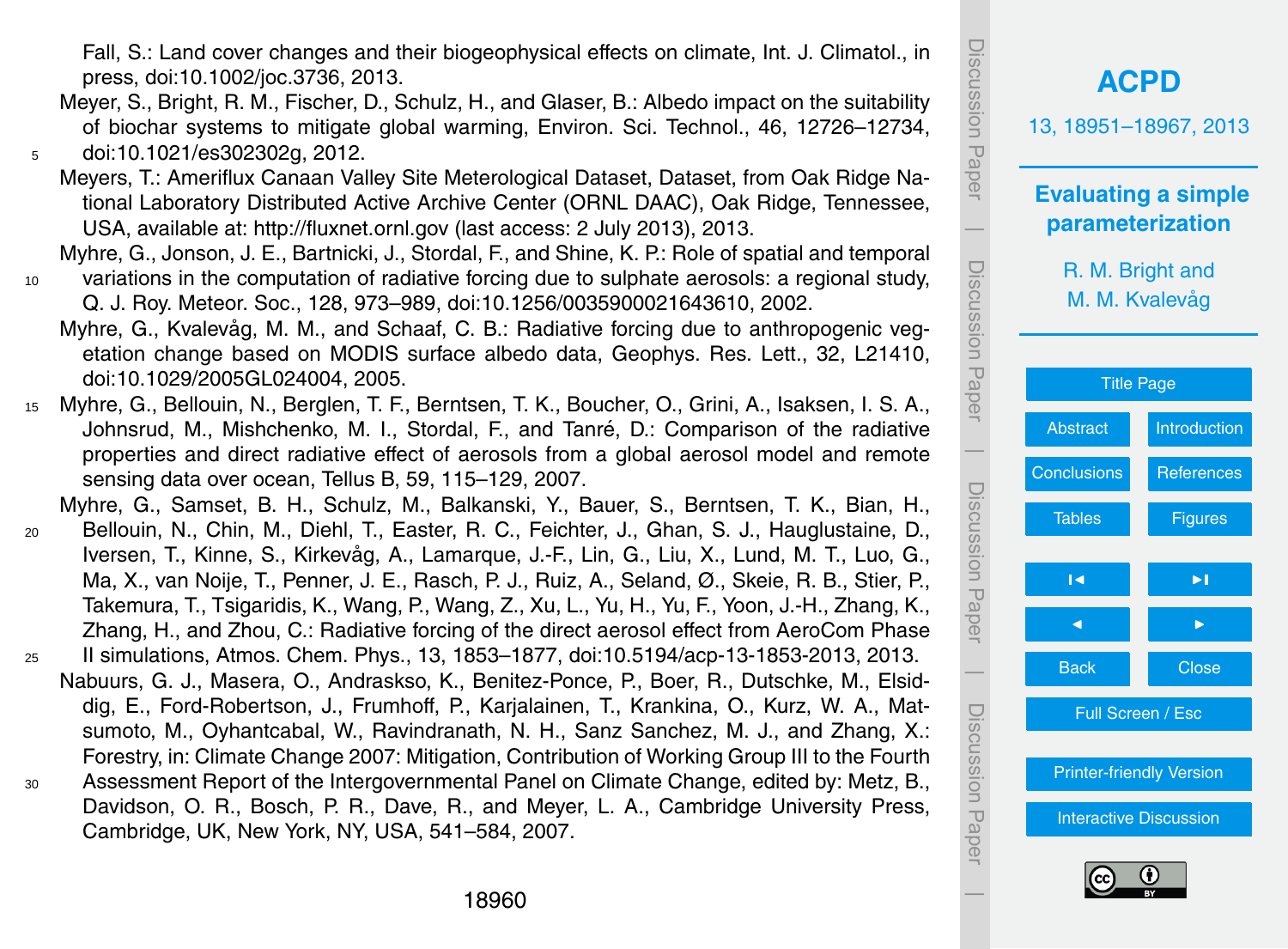- NASA: Surface Meteorology and Solar Energy (SSE) Release v.6.0, in, NASA Langly Atmospheric Science Data Center, available at: <http://eosweb.larc.nasa.gov/cgi-bin/sse/sse.cgi?> (last access: 14 April 2013), 2013a.
- NASA: Prediction of Worldwide Energy Resource (POWER), NASA Langley Research Cen-
- <sup>5</sup> ter, available at: [http://power.larc.nasa.gov/common/php/POWER](http://power.larc.nasa.gov/common/php/POWER_AboutPOWER.php) AboutPOWER.php, last access: 14 April 2013, 2013b.
	- Ohmura, A., Gilgen, H., Hegner, H., Müller, G., Wild, M., Dutton, E. G., Forgan, B., Fröhlich, C., Philipona, R., Heimo, A., König-Langlo, G., McArthur, B., Pinker, R., Whitlock, C. H., and Dehne, K.: Baseline Surface Radiation Network (BSRN/WCRP): new precision radiom-
- <sup>10</sup> etry for climate researches, B. Am. Meteorol. Soc., 79, 2115–2136, doi[:10.1175/1520-](http://dx.doi.org/10.1175/1520-0477(1998)079%3C2115:bsrnbw%3E2.0.co;2) [0477\(1998\)079](http://dx.doi.org/10.1175/1520-0477(1998)079%3C2115:bsrnbw%3E2.0.co;2)*<*2115:bsrnbw*>*2.0.co;2, 1998.
	- Oreopoulos, L., Mlawer, E., Delamere, J., Shippert, T., Cole, J., Fomin, B., Iacono, M., Jin, Z., Li, J., Manners, J., Räisänen, P., Rose, F., Zhang, Y., Wilson, M. J., and Rossow, W. B.: The continual intercomparison of radiation codes: results from phase I, J. Geophys. Res.-Atmos.,
- <sup>15</sup> 117, D06118, doi[:10.1029/2011jd016821,](http://dx.doi.org/10.1029/2011jd016821) 2012.
	- Samset, B. H. and Myhre, G.: Vertical dependence of black carbon, sulphate and biomass burning aerosol radiative forcing, Geophys. Res. Lett., 38, L24802, doi[:10.1029/2011gl049697,](http://dx.doi.org/10.1029/2011gl049697) 2011.
- Skeie, R. B., Berntsen, T. K., Myhre, G., Tanaka, K., Kvalevåg, M. M., and Hoyle, C. R.: An-<sup>20</sup> thropogenic radiative forcing time series from pre-industrial times until 2010, Atmos. Chem.
- Phys., 11, 11827–11857, doi[:10.5194/acp-11-11827-2011,](http://dx.doi.org/10.5194/acp-11-11827-2011) 2011.
	- Smith, P., Martino, D., Cai, Z., Gwary, D., Janzen, H., Kumar, P., McCarl, B., Ogle, S., O'Mara, F., Rice, C., Scholes, B., and Sirotenko, O.: Agriculture, in: Climate Change 2007: Mitigation, Contribution of Working Group III to the Fourth Assessment Report of the Intergovernmental
- <sup>25</sup> Panel on Climate Change, edited by: Metz, B., Davidson, O. R., Bosch, P. R., Dave, R., and Meyer, L. A., Cambridge University Press, Cambridge, UK, and New York, NY, USA, 497–540, 2007.
	- Stamnes, K., Tsay, S. C., Wiscombe, W., and Jayaweera, K.: Numerically stable algorithm for discrete-ordinate-method radiative transfer in multiple scattering and emitting layered media,
- <sup>30</sup> Appl. Optics, 27, 2502–2509, 1988.

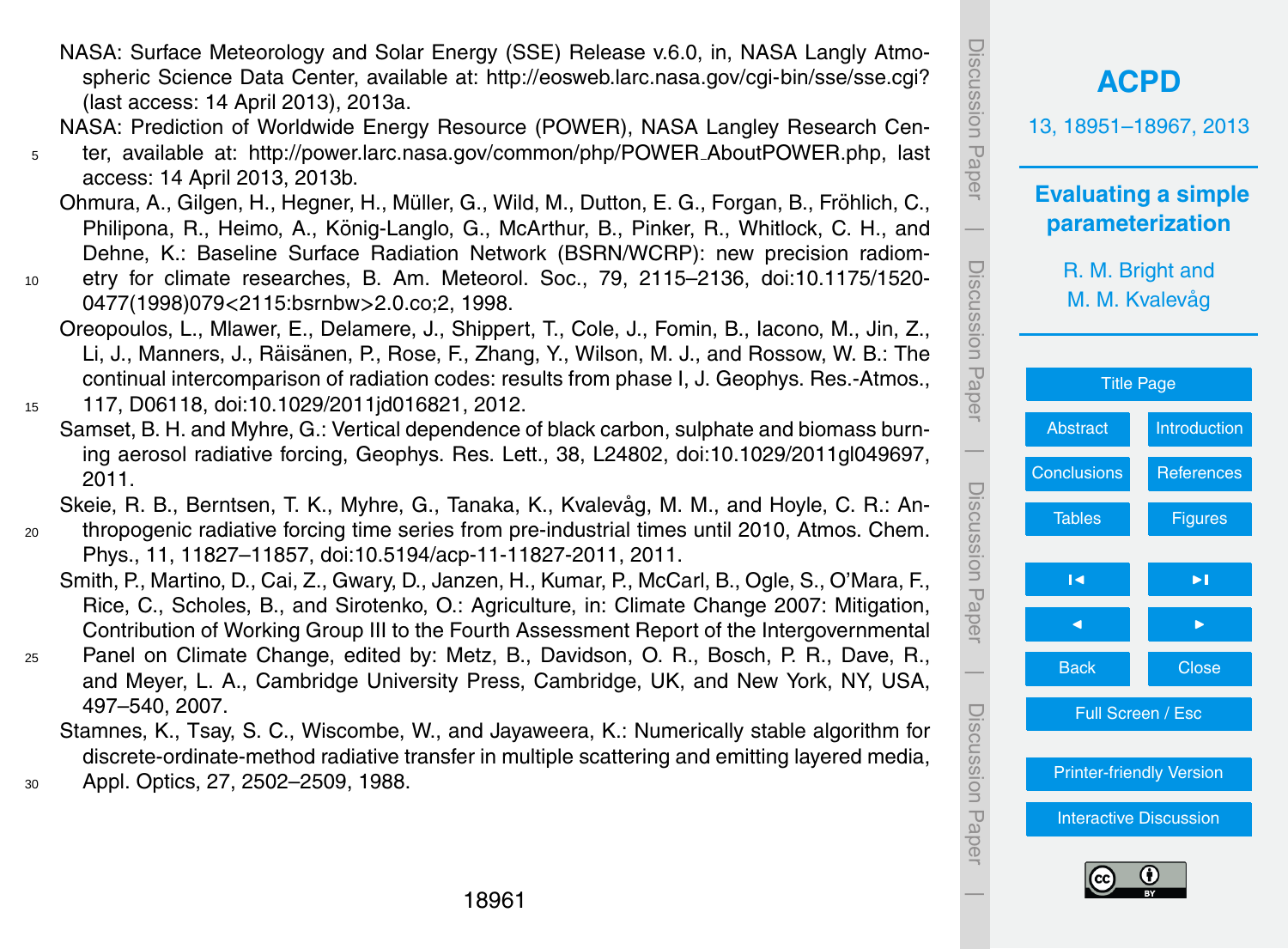VanCuren, R.: The radiative forcing benefits of "cool roof" construction in California: quantifying the climate impacts of building albedo modification, Climatic Change, 112, 1071–1083, doi[:10.1007/s10584-011-0250-2,](http://dx.doi.org/10.1007/s10584-011-0250-2) 2012.

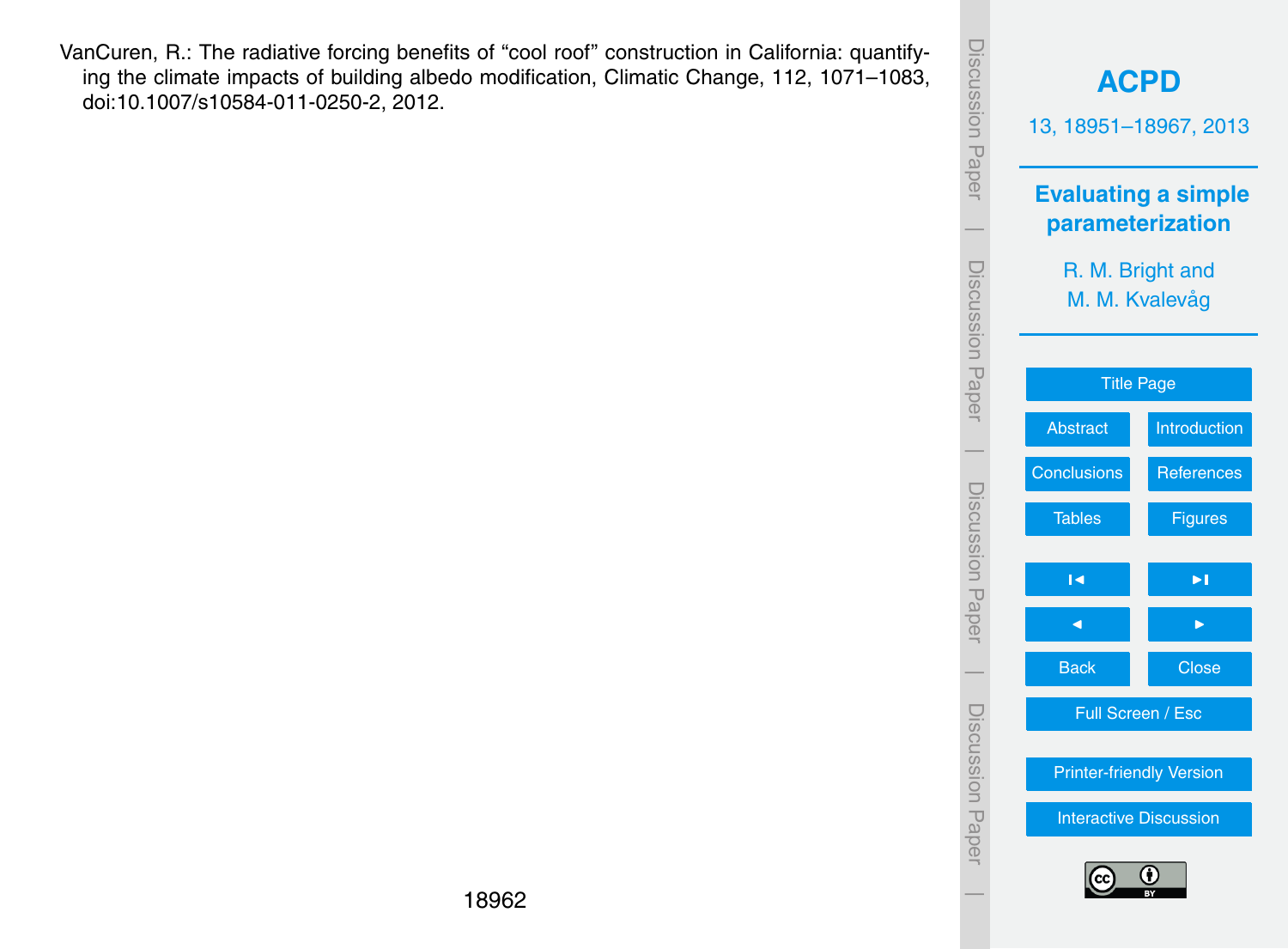|                    | <b>ACPD</b><br>13, 18951-18967, 2013           |
|--------------------|------------------------------------------------|
|                    | <b>Evaluating a simple</b><br>parameterization |
|                    | R. M. Bright and<br>M. M. Kvalevåg             |
|                    | <b>Title Page</b>                              |
| <b>Abstract</b>    | <b>Introduction</b>                            |
| <b>Conclusions</b> | <b>References</b>                              |
| <b>Tables</b>      | <b>Figures</b>                                 |
| Ñ                  | ьl                                             |
|                    |                                                |
| <b>Back</b>        | Close                                          |
|                    | Full Screen / Esc                              |
|                    | <b>Printer-friendly Version</b>                |
|                    | <b>Interactive Discussion</b>                  |
| (cc                | (†                                             |

Discussion Paper

Discussion Paper

 $\overline{\phantom{a}}$ 

Discussion Paper

Discussion Paper

 $\overline{\phantom{a}}$ 

Discussion Paper

Discussion Paper

 $\overline{\phantom{a}}$ 

Discussion Paper

Discussion Paper

 $\overline{\phantom{a}}$ 

<span id="page-12-0"></span>**Table 1.** Case study regions and their center pixel geographic coordinates.

| Region                       | Latitude | Longitude | <b>Site Description</b>                         | Reference                                 |
|------------------------------|----------|-----------|-------------------------------------------------|-------------------------------------------|
| Northeast China              | 35       | 115       | High aerosol concentration from urban sources   | Henriksson et al. (2011)                  |
| West Bengal, India           | 23       | 87        | High aerosol concentration from urban sources   | Henriksson et al. (2011)                  |
| Melbourne, Australia         | $-37.8$  | 145       | Urban, medium cloud cover                       | NASA (2012)                               |
| Ivory Coast, Africa          |          | $-7.5$    | High aerosol concentration from biomass burning | Hao and Liu (1994); Roberts et al. (2009) |
| Amazonia, Brazil, S. America | $-11.9$  | $-52.5$   | High aerosol concentration from biomass burning | Hao and Liu (1994); Sena et al. (2013)    |
| Rust Belt, Midwestern USA    | 40.5     | $-80$     | High aerosol concentrations from urban sources  | Leibensperger et al. (2012)               |
| Saskatchewan, Canada         | 55.2     | $-106.5$  | Rural, high cloud cover                         | NASA (2012)                               |
| Phoenix, AZ, USA             | 33.2     | $-111.5$  | Urban, low cloud cover                          | NASA (2012)                               |
| Bayern, Germany              | 48.7     | 11.5      | Urban, high cloud cover                         | NASA (2012)                               |
| <b>Central Finland</b>       | 61.5     | 23.5      | Rural, high cloud cover                         | NASA (2012)                               |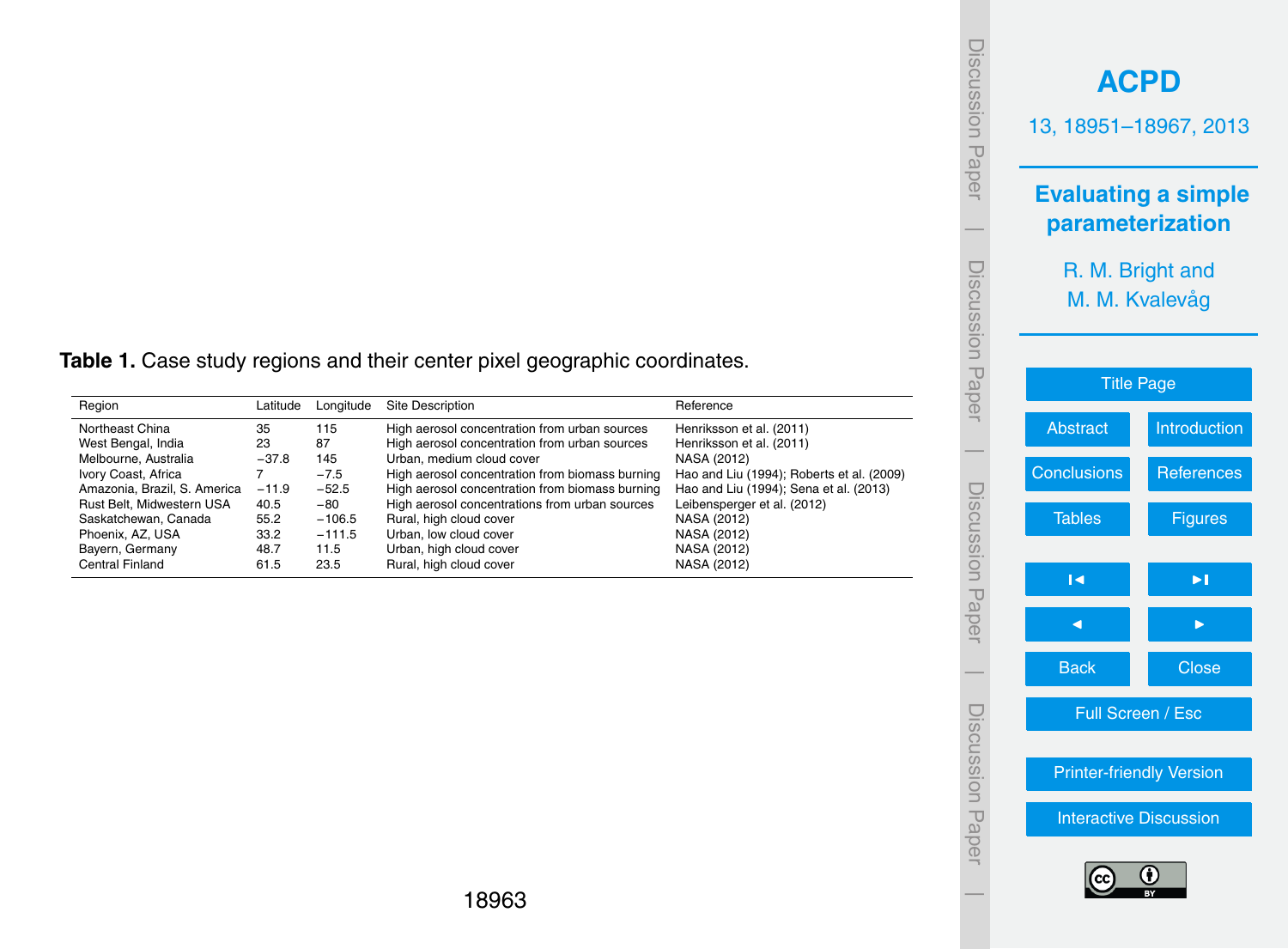| iscussion Paper  | <b>ACPD</b><br>13, 18951-18967, 2013 |                            |
|------------------|--------------------------------------|----------------------------|
|                  | parameterization                     | <b>Evaluating a simple</b> |
| Discussion Paper | R. M. Bright and<br>M. M. Kvalevåg   |                            |
|                  | <b>Title Page</b>                    |                            |
|                  | <b>Abstract</b>                      | Introduction               |
|                  | <b>Conclusions</b>                   | <b>References</b>          |
| Discussion Paper | <b>Tables</b>                        | <b>Figures</b>             |
|                  | R                                    | Þ.                         |
|                  |                                      |                            |
|                  | <b>Back</b>                          | Close                      |
| Discussion Paper | Full Screen / Esc                    |                            |
|                  | <b>Printer-friendly Version</b>      |                            |
|                  | <b>Interactive Discussion</b>        |                            |
|                  | (cc                                  | G)                         |

**Table 2.** The "all-sky" monthly mean incoming solar surface flux ( $R_s$ ) of the Simple model relative to DISORT (shown as % deviation from DISORT).

|                        | Jan    | Feb  | Mar  | Apr    | Mav    | Jun     | Jul     | Aug    | Sep    | Oct     | Nov  | Dec    |
|------------------------|--------|------|------|--------|--------|---------|---------|--------|--------|---------|------|--------|
| N.E. China             | 28.6   | 14.3 | 8.9  | 2.2    | $-2.5$ | $-0.5$  | 0.7     | 0.9    | 4      | $-3.6$  | 13.4 | 7.1    |
| W. Bengal, India       | 11.3   | 13   | 8.7  | 7.1    | 6.6    | 9.5     | 10.6    | 30.6   | 9.3    | 10.9    | 10.5 | 9.3    |
| Melbourne, Australia   | $-4.3$ | 4.4  | 0.9  | $-0.2$ | 0.2    | 9.9     | 24.6    | 11.7   | 4.1    | $-0.1$  | 2.3  | $-0.6$ |
| Ivory Coast, Africa    | 21.1   | 10   | 12.6 | 22     | 22     | 7       | 1.1     | 17.4   | 11.5   | 5       | 5.6  | 13     |
| Amazonia, Brazil       | 0.9    | 16.6 | 19.6 | 20.2   | 29.3   | 27      | 33.3    | 29.6   | 36.7   | 7.9     | 13.3 | 11.6   |
| Midwest, USA           | 67.8   | 35.8 | 10.2 | 9.2    | $-2.1$ | 1.3     | 1.4     | $-1.7$ | 10.7   | 6.7     | 31.9 | 60.9   |
| Saskatchewan, Canada   | 78.6   | 35.2 | 116  | 2.8    | $-5.6$ | 9.9     | 1.4     | $-2.1$ | $-3.7$ | 9.3     | 18.7 | 70.8   |
| Phoenix, AZ, USA       | 21.5   | 19.5 | 27.5 | 24.7   | 24.3   | 20.5    | 18      | 4.4    | 21.9   | 11.4    | 21.1 | 24     |
| Bayern, Germany        | 88.9   | 29.1 | 28.3 | 2.4    | $-3.3$ | $-13.8$ | $-12.4$ | $-5.8$ | $-2.8$ | $-21.6$ | 4    | 29     |
| <b>Central Finland</b> | 191.9  | 91.7 | 33.4 | 8.5    | 1.8    | $-3.4$  | 0.3     | $-6.3$ | 22     | 6.2     | 37.3 | 135.9  |
|                        |        |      |      |        |        |         |         |        |        |         |      |        |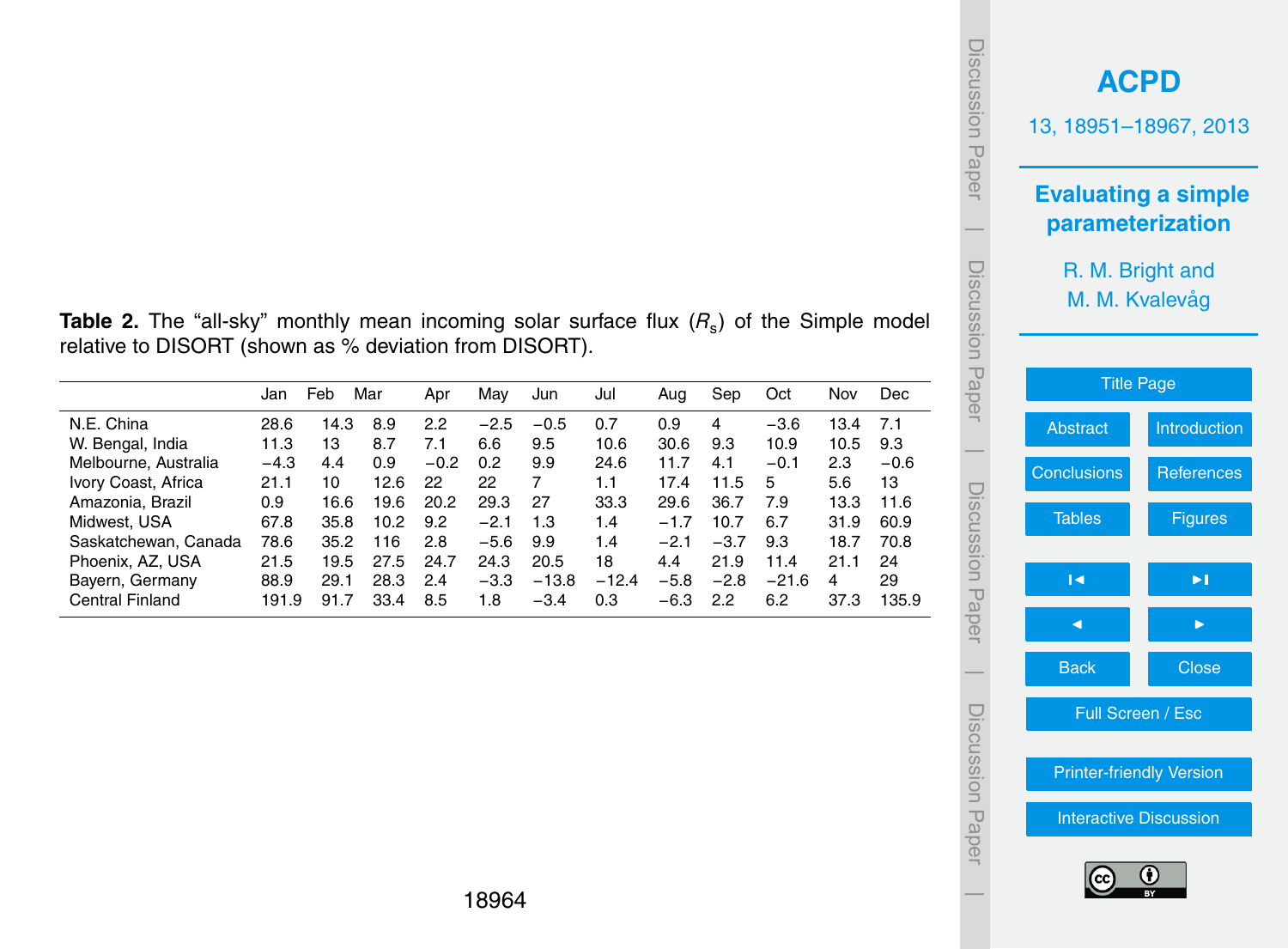|                                                                                                                                                                                                     |                |                  |                  |                  |                  |                    |                   |                    |                   |                    |               |                          | Disci<br>uoissn<br>Paper | 13, 11<br><b>Eva</b><br>par |
|-----------------------------------------------------------------------------------------------------------------------------------------------------------------------------------------------------|----------------|------------------|------------------|------------------|------------------|--------------------|-------------------|--------------------|-------------------|--------------------|---------------|--------------------------|--------------------------|-----------------------------|
|                                                                                                                                                                                                     |                |                  |                  |                  |                  |                    |                   |                    |                   |                    |               |                          |                          |                             |
| Table 3. The "all-sky" monthly mean shortwave radiative forcing (RF) of the Simple model<br>relative to DISORT (shown as % deviation from DISORT) after an idealized -0.1 surface albedo<br>change. |                |                  |                  |                  |                  |                    |                   |                    |                   |                    |               |                          | liscussion               |                             |
|                                                                                                                                                                                                     | Jan            | Feb              | Mar              | Apr              | May              | Jun                | Jul               | Aug                | Sep               | Oct                | Nov           | Dec                      | Paper                    | <b>Abs</b>                  |
| N.E. China                                                                                                                                                                                          | 9.1            | $-5.6$           | $-2.2$           | $-8.1$           | $-14.2$          | $-0.6$             | 4.4               | 11.7               | $-2.7$            | $-14.6$            | $-13.4$       | $-6.9$                   |                          |                             |
| W. Bengal, India                                                                                                                                                                                    | $-5.4$         | $-5.1$           | $-4.8$           | $-2.4$           | $-1.2$           | 16.2               | 34.6              | 67.8               | 27.5              | 5.9                | $-5.7$        | -8                       |                          | Concl                       |
|                                                                                                                                                                                                     | $-16.1$        | $-5.2$           | $-13.5$          | $-11.3$          | $-11.6$          | 7.4                | 21                | 4.7                | 0.4               | $-10.2$            | $-4.3$        | $-8.8$                   |                          |                             |
|                                                                                                                                                                                                     | 22.5           | 17.7             | 24.7             | 48.1             | 49.9             | 24.3               | 20.1              | 39.7               | 28.9              | 14.6               | 10.5          | 21.8                     |                          |                             |
|                                                                                                                                                                                                     | 31.6           | 54.4             | 43.3             | 29.2             | 28.4             | 17.7               | 26.7              | 23.2               | 46.7              | 16.9               | 25.1          | 23.9                     |                          |                             |
|                                                                                                                                                                                                     | 42             | 7.8              | 8                | 7.5              | $-2.2$           | $-1$               | 3.7               | $-2.5$             | 1.3               | $-0.4$             | 28.4          | 53.4                     | Discus                   |                             |
| Melbourne, Australia<br><b>Ivory Coast</b><br>Amazonia, Brazil<br>Midwest, USA<br>Saskatchewan, Canada                                                                                              | 30.9           | $-4.7$           | $-18.1$          | 0.8              | $-2.6$           | 15.2               | 9.3               | 5.2                | 0.3               | $-2.2$             | 11            | 27                       |                          |                             |
| Phoenix, AZ, USA<br>Bayern, Germany                                                                                                                                                                 | $-6.3$<br>29.9 | $-9.4$<br>$-7.6$ | $-2.2$<br>$-5.6$ | $-4.8$<br>$-8.1$ | $-6.9$<br>$-7.1$ | $-10.3$<br>$-18.5$ | $-6.9$<br>$-16.8$ | $-17.9$<br>$-12.5$ | $-6.7$<br>$-13.3$ | $-16.5$<br>$-28.7$ | $-8.7$<br>2.1 | $-7.1$<br>$\overline{2}$ | pion<br>Pape             |                             |



 $\overline{\phantom{a}}$ 

Discussion Paper

 $\overline{\phantom{a}}$ 

change.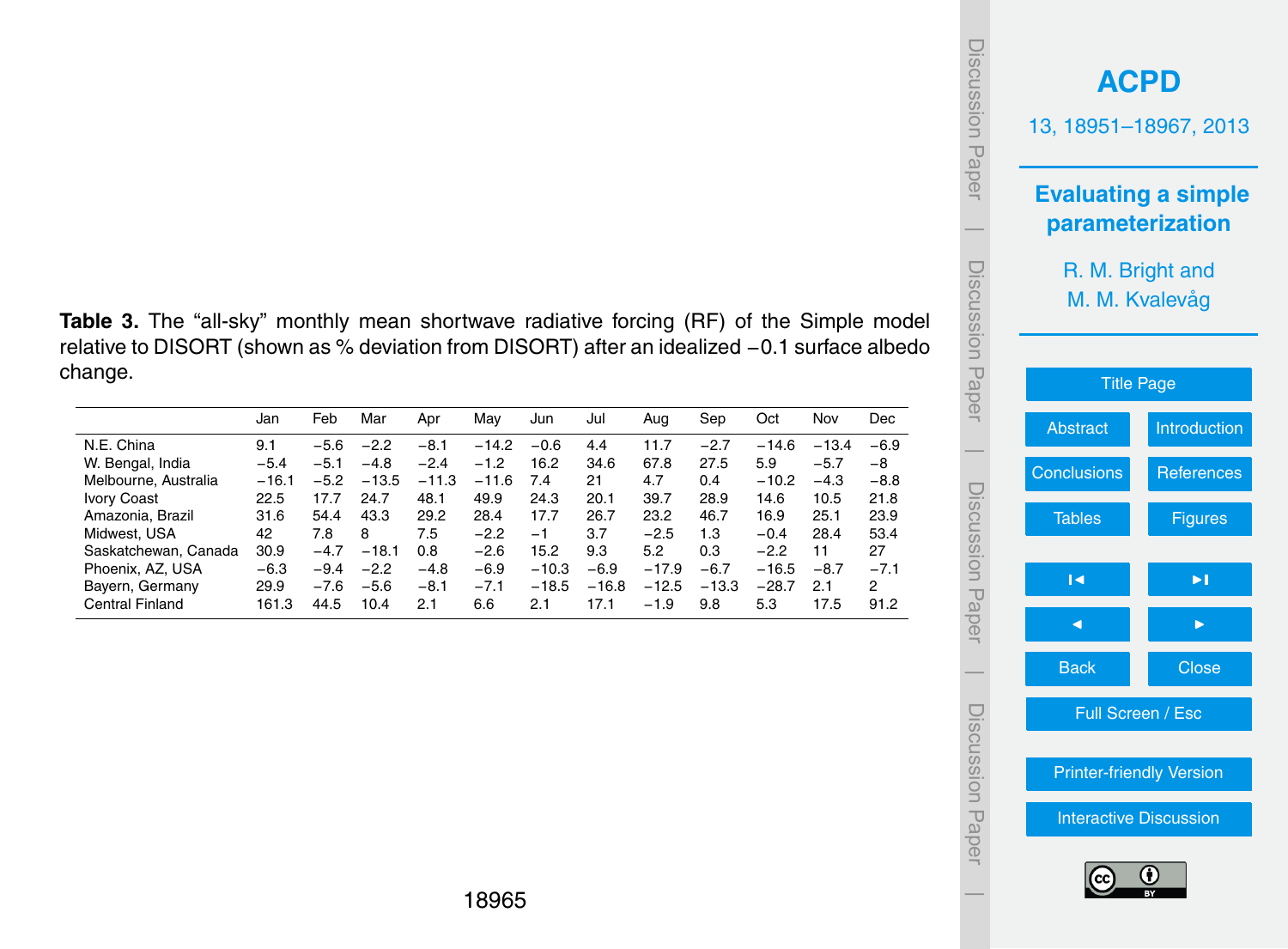<span id="page-15-0"></span>

**Fig. 1. (A)** Correlation between the incoming monthly mean surface solar flux  $R_s$  (B) and monthly shortwave radiative forcings at TOA computed by the Simple and DISORT models.

 $\overline{\phantom{a}}$ 

[Printer-friendly Version](http://www.atmos-chem-phys-discuss.net/13/18951/2013/acpd-13-18951-2013-print.pdf)

[Interactive Discussion](http://www.atmos-chem-phys-discuss.net/13/18951/2013/acpd-13-18951-2013-discussion.html)